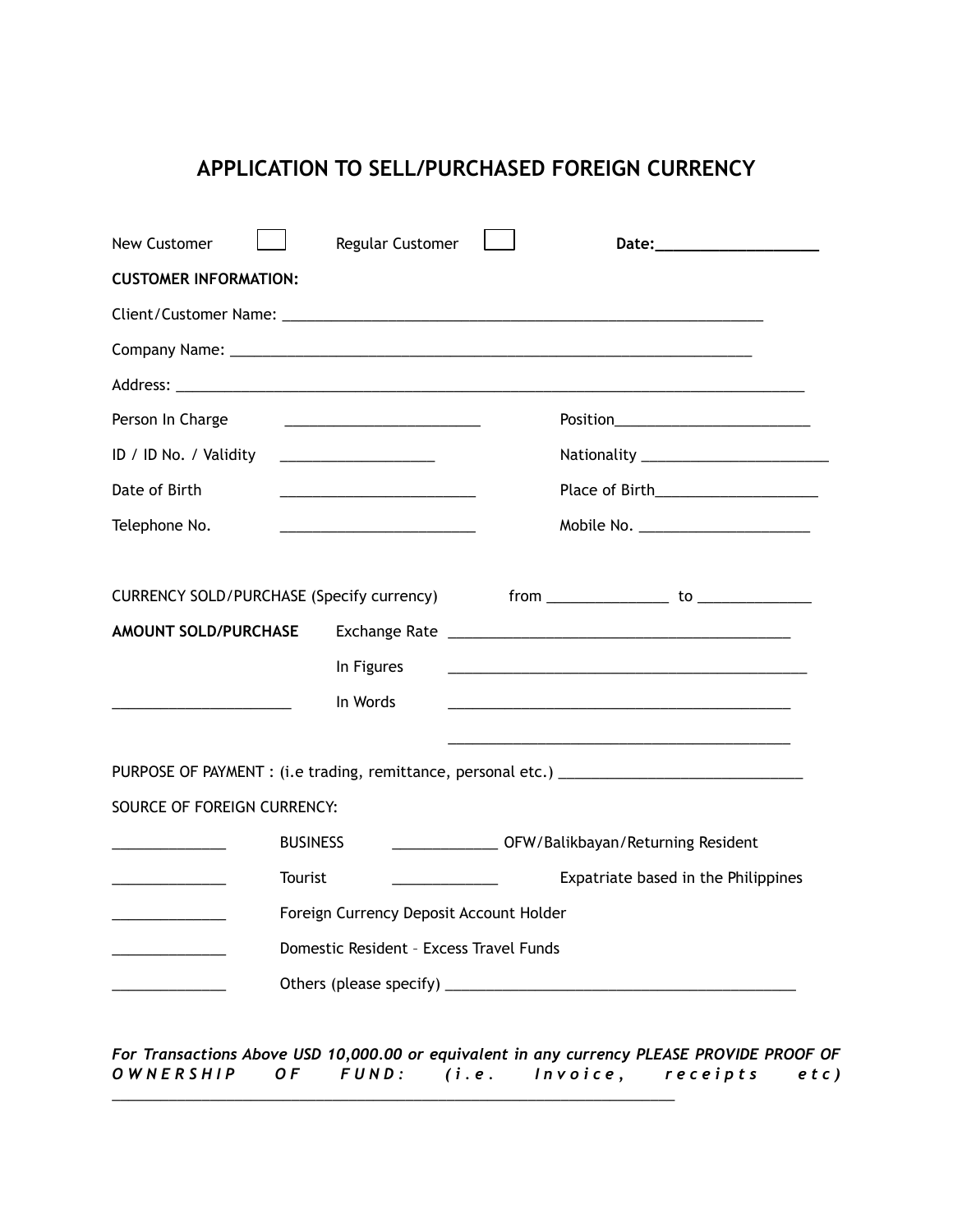By signing this trading agreement, the client is fully aware that Worldwide Elite Express CO. Ltd. shall not be held liable for any transaction(s) he/she made with third parties, business dealings with other traders and/or persons whom the fund came from. The client shall have the full responsibility to conduct proper Due Diligence for all his/her customers. All transactions specified in this form are solely in between the client and Worldwide Elite Express CO. Ltd.

#### **PRINTED NAME OVER SIGNATURE/DATE**

\_\_\_\_\_\_\_\_\_\_\_\_\_\_\_\_\_\_\_\_\_\_\_\_\_\_\_\_\_\_\_\_\_\_\_\_\_

| <b>BENEFICIARY'S INFORMATION:</b> |  |
|-----------------------------------|--|
| Clients Name/BANK                 |  |
| <b>Account Number</b>             |  |
| Address / Branch                  |  |
| Country of Residence              |  |
| Telephone No.                     |  |
| <b>Email Address</b>              |  |

*(Revised on November 2016)*

### **REQUIREMENTS FOR BUYING AND SELLING FOREIGN CURRENCY**

#### **1. PERSONAL CLIENTS**

- a. Identity documents
	- Passport
	- **Birth Certificate**
	- Driver's License
	- Company Identification Card
	- Health Card
	- Alien Certificate
	- Other Government Issued ID
- **b.** The identifying documents shall provide the following:
	- **•** Evidence of True Name (s)
	- **•** With Permanent Address